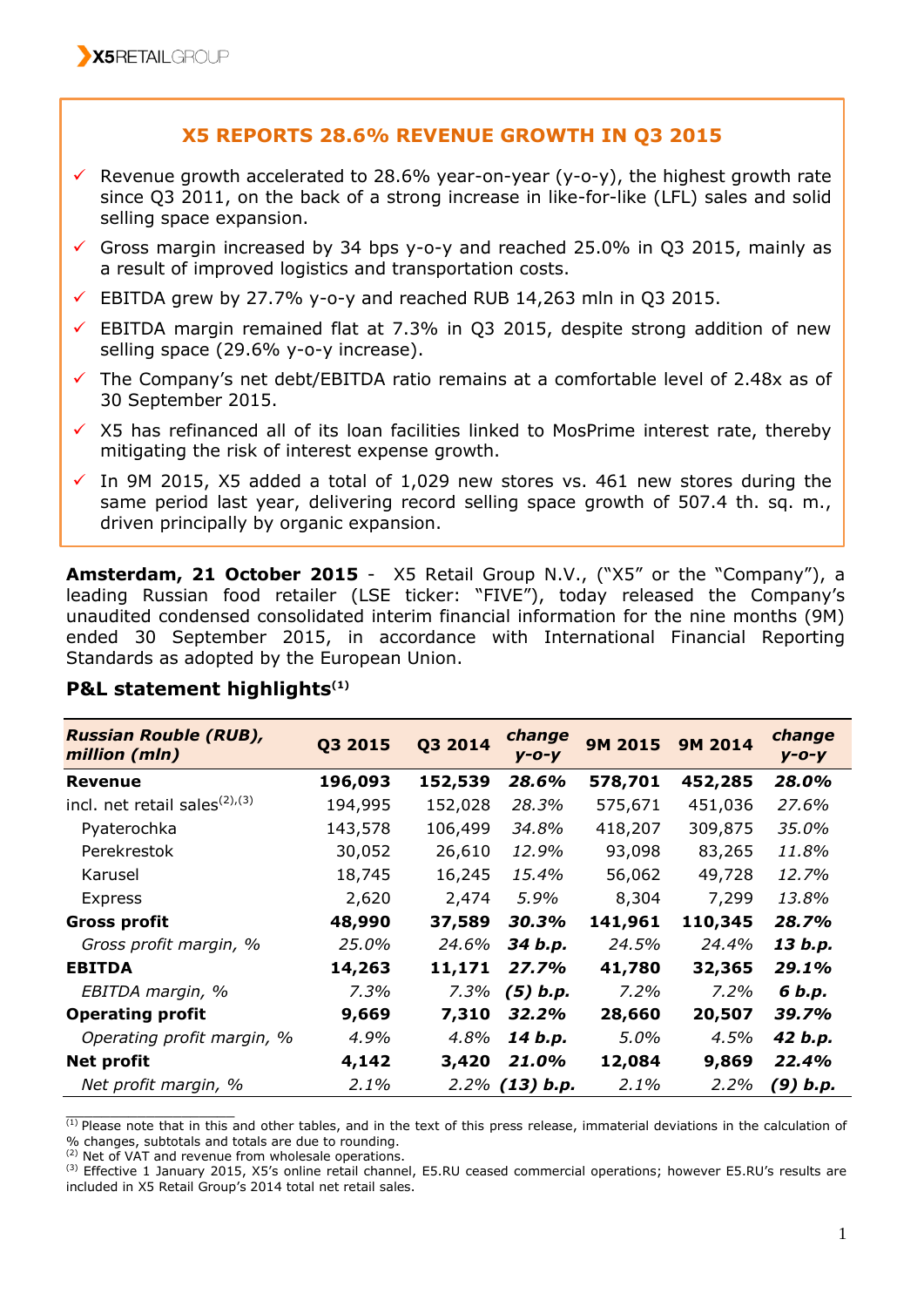

## **Net retail sales**

|                                | Q3 2015        |           |                   | <b>9M 2015</b> |           |                   |
|--------------------------------|----------------|-----------|-------------------|----------------|-----------|-------------------|
| y-o-y change,<br>$\frac{1}{2}$ | <b>Average</b> | $#$ of    | <b>Net retail</b> | <b>Average</b> | $#$ of    | <b>Net retail</b> |
|                                | ticket         | customers | sales             | ticket         | customers | sales             |
| Pyaterochka                    | 10.7           | 21.8      | 34.8              | 12.6           | 19.9      | 35.0              |
| Perekrestok                    | 10.2           | 1.8       | 12.9              | 12.7           | (1.3)     | 11.8              |
| Karusel                        | 5.6            | 9.2       | 15.4              | 8.2            | 4.2       | 12.7              |
| Express                        | 4.2            | 1.6       | 5.9               | 8.3            | 5.1       | 13.8              |
| <b>X5 Retail Group</b>         | 8.7            | 17.9      | 28.3              | 10.4           | 15.5      | 27.6              |

Total net retail sales growth accelerated to 28.3% year-on-year (y-o-y) on the back of:

- 13.1% increase in like-for-like (LFL) sales; and
- 15.2% increase from net new space, resulting from the 29.6% rise in selling space.

Pyaterochka, which continues to meet customers' needs in a challenging macro environment, was the key driver for X5's Q3 growth: net retail sales increased by 34.8% y-o-y.

| Selling space, end-of-period, | As at       | As at       | change       |
|-------------------------------|-------------|-------------|--------------|
| square metres (sq.m.)         | $30-Sep-15$ | $30-Sep-14$ | vs 30-Sep-14 |
| Pyaterochka                   | 2,220,851   | 1,579,803   | 40.6%        |
| Perekrestok                   | 458,284     | 399,781     | 14.6%        |
| Karusel                       | 364,582     | 357,259     | 2.0%         |
| Express                       | 35,953      | 39,157      | (8.2%)       |
| <b>X5 Retail Group</b>        | 3,079,670   | 2,375,999   | 29.6%        |

| LFL $^{(1)}$ results, growth, y-o-y, % |              | Q3 2015        |               |              | <b>9M 2015</b> |               |  |
|----------------------------------------|--------------|----------------|---------------|--------------|----------------|---------------|--|
|                                        | <b>Sales</b> | <b>Traffic</b> | <b>Basket</b> | <b>Sales</b> | <b>Traffic</b> | <b>Basket</b> |  |
| Pyaterochka                            | 15.2         | 2.4            | 12.4          | 18.4         | 3.6            | 14.2          |  |
| Perekrestok                            | 5.4          | (4.7)          | 10.5          | 6.6          | (5.0)          | 12.2          |  |
| Karusel                                | 13.3         | 7.8            | 5.1           | 11.1         | 2.9            | 8.0           |  |
| Express                                | 0.3          | (4.9)          | 5.5           | 2.7          | (3.4)          | 6.3           |  |
| <b>X5 Retail Group</b>                 | 13.1         | 1.6            | 11.3          | 15.2         | 2.2            | 12.7          |  |

For more details on net retail sales growth please refer to the 'X5 Q3 [2015 Trading](http://www.x5.ru/common/img/uploaded/files/press_releases/2015/Q3_2015_Trading_Update_ENG.pdf)  [update'](http://www.x5.ru/common/img/uploaded/files/press_releases/2015/Q3_2015_Trading_Update_ENG.pdf).

## **Gross profit margin**

\_\_\_\_\_\_\_\_\_\_\_\_\_\_\_\_\_\_\_

The Company's gross profit margin in Q3 and 9M 2015 amounted to 25.0% and 24.5%, respectively, a 34 basis point ("bp") and a 13 bp increase compared to Q3 and 9M 2014, respectively. The growth in gross margin in Q3 2015 was due to improved logistics and transportation costs.

 $(1)$  LFL comparisons of retail sales between two periods are comparisons of retail sales in local currency (including VAT) generated by the relevant stores. The stores that are included in LFL comparisons are those that have operated for at least 12 full months. Their sales are included in the LFL calculation starting from the day of the store's opening. We include all stores that fit our LFL criteria in each reporting period.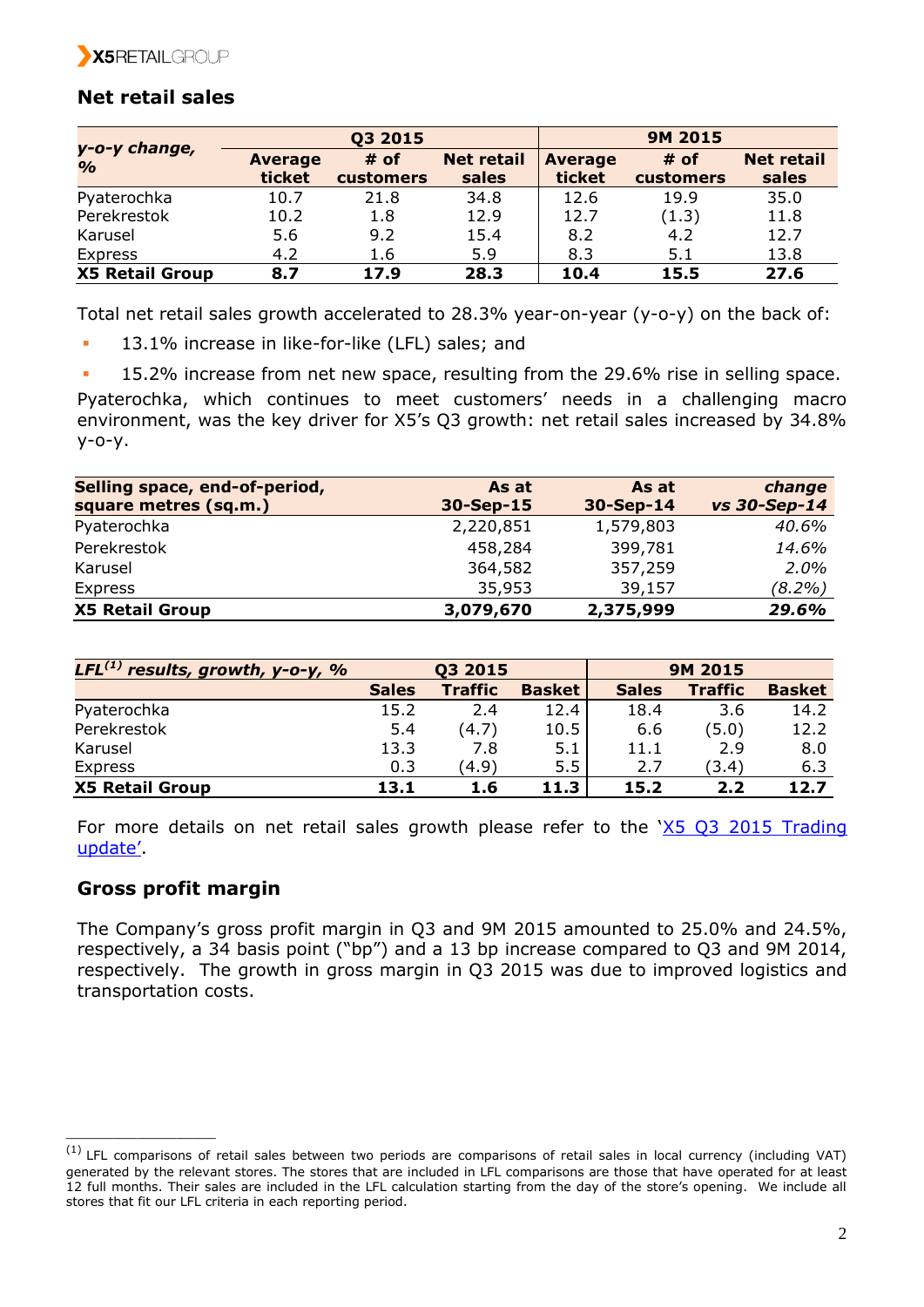| <b>RUB mln</b>                 | Q3 2015   | Q3 2014   | change      | 9M 2015    | <b>9M 2014</b> | change       |
|--------------------------------|-----------|-----------|-------------|------------|----------------|--------------|
|                                |           |           | $y - o - y$ |            |                | $y - o - y$  |
| <b>Staff costs</b>             | (15, 743) | (12, 468) | 26.3%       | (45, 418)  | (36, 573)      | 24.2%        |
| % of Revenue                   | 8.0%      | 8.2%      | $(15)$ b.p. | 7.8%       | 8.1%           | $(24)$ b.p.  |
| Lease expenses                 | (9,306)   | (7,038)   | 32.2%       | (26, 348)  | (20, 354)      | 29.4%        |
| % of Revenue                   | 4.7%      | 4.6%      | 13 b.p.     | 4.6%       | 4.5%           | 5 b.p.       |
| <b>Utilities</b>               | (3, 548)  | (3,057)   | 16.1%       | (11, 168)  | (9,625)        | 16.0%        |
| % of Revenue                   | 1.8%      | 2.0%      | (19) b.p.   | 1.9%       | 2.1%           | (20) b.p.    |
| Third party<br>services        | (1,935)   | (1, 516)  | 27.6%       | (5,286)    | (4, 101)       | 28.9%        |
| % of Revenue                   | 1.0%      | 1.0%      | $(1)$ b.p.  | 0.9%       | 0.9%           | 1 b.p.       |
| <b>Other store</b><br>costs    | (3, 242)  | (2,521)   | 28.6%       | (9,049)    | (7,201)        | 25.7%        |
| % of Revenue                   | 1.7%      | 1.7%      | 0 b.p.      | 1.6%       | 1.6%           | $(3)$ $b.p.$ |
| <b>Other expenses</b>          | (2, 333)  | (1, 365)  | 70.9%       | (7, 395)   | (5,220)        | 41.7%        |
| % of Revenue                   | 1.2%      | 0.9%      | 30 b.p.     | 1.3%       | 1.2%           | 12 b.p       |
| <b>SG&amp;A</b><br>(excl. D&A) | (36, 107) | (27, 965) | 29.1%       | (104, 664) | (83, 074)      | 26.0%        |
| % of Revenue                   | 18.4%     | 18.3%     | 8 b.p.      | 18.1%      | 18.4%          | (28) b.p.    |

# **Selling, general and administrative (SG&A) expenses (excl. D&A)**

In Q3 2015, SG&A expenses excluding D&A as a percentage of revenue increased y-o-y by 8 bp to 18.4% due to higher lease expenses and other expenses.

Lease expenses in Q3 2015, slightly increased y-o-y as a percentage of revenue to 4.7%. The effect of new store openings resulting in a large number of stores in ramp-up phase and the subsequent increase in the proportion of leased space as a percentage of the total real estate portfolio, was partially offset by higher operating leverage. As a percentage of X5's total real estate portfolio, leased space accounted for 60% as of 30 September 2015, compared to 58% as of 30 September 2014.

Staff costs as a percentage of revenue decreased y-o-y by 15 bp in Q3 2015 to 8.0%, primarily due to the positive operating leverage effect.

Other store costs and third party service expenses changed immaterially as a percentage of revenue in Q3 2015 compared to Q3 2014.

Utilities costs as a percentage of revenue decreased by 19 bp y-o-y in Q3 2015, and reached 1.8%, due to the operating leverage effect.

In Q3 2015, other expenses as a percentage of revenue increased by 30 bp y-o-y, primarily due to the release of a provision for taxes other than income tax in Q3 2014.

In 9M 2015, SG&A expenses excluding D&A as a percentage of revenue decreased y-o-y by 28 bp to 18.1%.

Staff costs and utilities costs as a percentage of revenue in 9M 2015 were lower by 24 and 20 bp y-o-y, respectively, for the same reasons mentioned above.

Other expenses as a percentage of revenue in 9M 2015 increased by 12 bp y-o-y for the same reasons mentioned above.

Lease expenses, other store costs and third party expenses changed immaterially as a percentage of revenue in 9M 2015 compared to 9M 2014.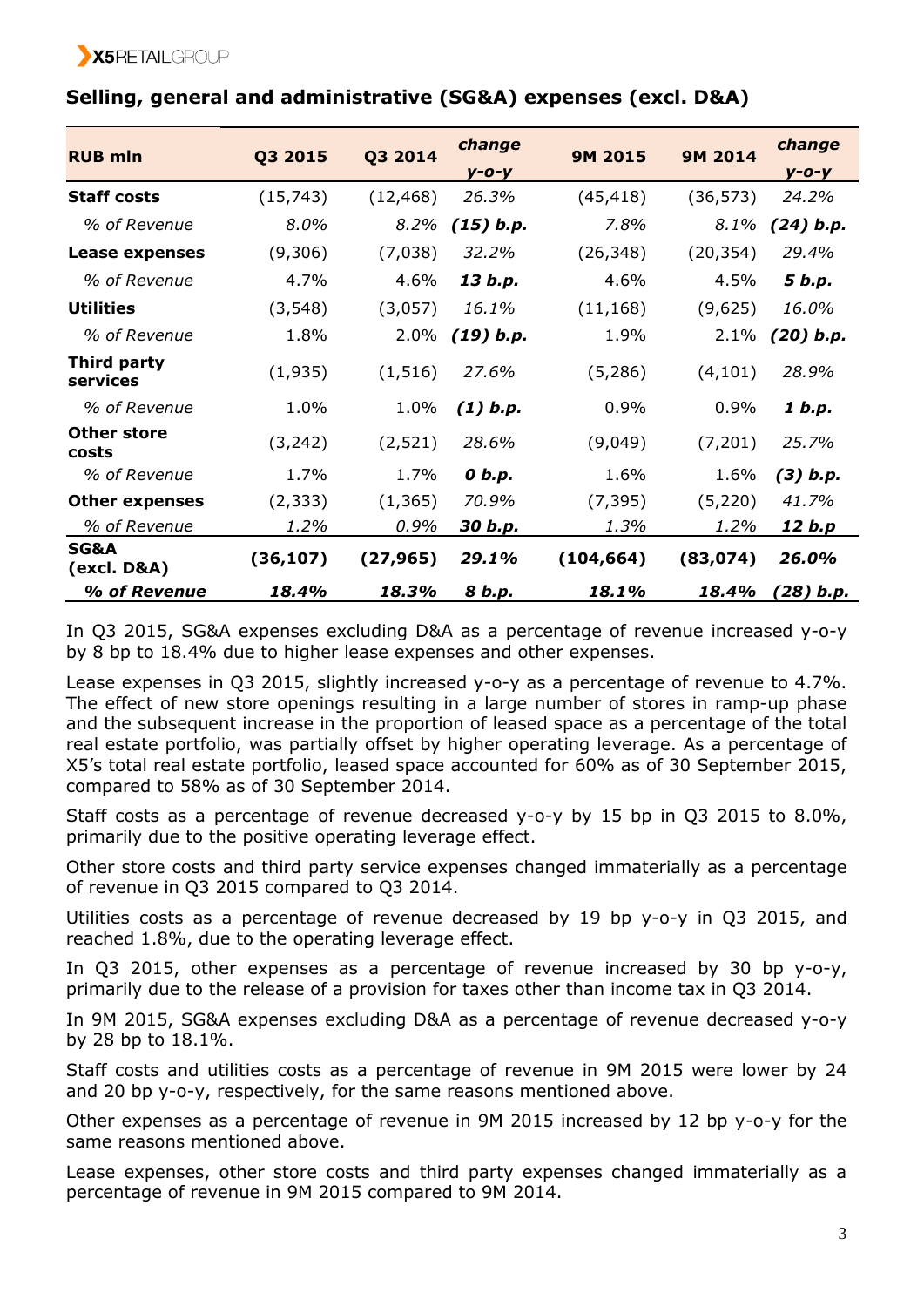## **Lease/sublease and other income**

As a percentage of revenue, the Company's income from lease, sublease and other operations decreased in Q3 2015 by 31 bp y-o-y and totalled 0.7%, as sales density growth at Pyaterochka stores outpaced X5 income growth from lease and sublease operations.

## **EBITDA and EBITDA margin**

| <b>RUB mln</b>                     |            |          | change            |                | <b>9M 2014</b> | change             |
|------------------------------------|------------|----------|-------------------|----------------|----------------|--------------------|
|                                    | Q3 2015    | Q3 2014  | $V - O - V$       | <b>9M 2015</b> |                | $V - O - V$        |
| <b>Gross profit</b>                | 48,990     | 37,589   | 30.3%             | 141,961        | 110,345        | 28.7%              |
| Gross profit margin, %             | 25.0%      | 24.6%    | 34 b.p.           | 24.5%          | 24.4%          | 13 b.p.            |
| <b>SG&amp;A</b> (excl. D&A)        | (36,107)   | (27,965) | 29.1%             | (104, 664)     | (83, 074)      | 24.1%              |
| % of Revenue                       | $(18.4\%)$ | (18.3%)  | (8) b.p.          | $(18.1\%)$     | $(18.4\%)$     | 28 b.p.            |
| Lease/sublease and<br>other income | 1,380      |          | $1,546(10.7\%)$   | 4,483          |                | $5,094$ $(12.0\%)$ |
| % of Revenue                       | 0.7%       |          | $1.0\%$ (31) b.p. | 0.8%           | 1.1%           | (35) b.p.          |
| <b>EBITDA</b>                      | 14,263     | 11,171   | 27.7%             | 41,780         | 32,365         | 29.1%              |
| EBITDA margin, %                   | 7.3%       | 7.3%     | $(5)$ b.p.        | 7.2%           | 7.2%           | 6 b.p.             |

As a result of the factors discussed above, EBITDA in Q3 2015 totalled RUB 14,263 mln, or 7.3% of revenue, compared to RUB 11,171 mln, or 7.3% of revenue in Q3 2014. In 9M 2015, EBITDA totalled RUB 41,780 mln, or 7.2% of revenue compared to RUB 32,365 mln, or 7.2% of revenue, in the corresponding period of 2014.

## **D&A**

Depreciation & amortisation and impairment costs in Q3 2015 totalled RUB 4,594 mln, decreasing y-o-y as a percentage of revenue by 19 b.p. to 2.3%. This was driven by the operating leverage effect and a decreasing share of owned stores in X5's total real estate portfolio. In 9M 2015, D&A and impairment costs amounted to RUB 13,120 mln, or 2.3% of revenue, which is 35 b.p. lower compared to the same period last year.

| <b>RUB mln</b>                 | Q3 2015                  | Q3 2014  | change<br>$y - o - y$ | 9M 2015 9M 2014          |         | change<br>$y - o - y$ |
|--------------------------------|--------------------------|----------|-----------------------|--------------------------|---------|-----------------------|
| <b>Operating profit</b>        | 9,669                    | 7,310    | 32.2%                 | 28,660                   | 20,507  | 39.8%                 |
| Net finance costs              | (4,338)                  | (3, 152) | 37.6%                 | (12, 523)                | (8,802) | 42.3%                 |
| Net FX result                  | (82)                     | 36       | n/a                   | 62                       | 53      | 17.0%                 |
| Share of loss of<br>associates | $\overline{\phantom{a}}$ | (5)      | n/a                   | $\overline{\phantom{a}}$ | (5)     | n/a                   |
| <b>Profit before tax</b>       | 5,249                    | 4,189    | 25.3%                 | 16,199                   | 11,753  | 37.8%                 |
| Income tax expense             | (1, 107)                 | (769)    | 44.0%                 | (4,115)                  | (1,884) | 118.4%                |
| <b>Net profit</b>              | 4,142                    | 3,420    | 21.1%                 | 12,084                   | 9,869   | 22.4%                 |
| Net margin, %                  | $2.1\%$                  | $2.2\%$  |                       | 2.1%                     | 2.2%    |                       |

## **Non-operating gains and losses**

Net finance costs in Q3 2015 increased y-o-y by 37.6%. The weighted average effective interest rate on X5's total debt for 9M 2015 increased to 13.0% from 9.7% for 9M 2014.

Income tax expense increased by 44.0% and reached RUB 1,107 mln.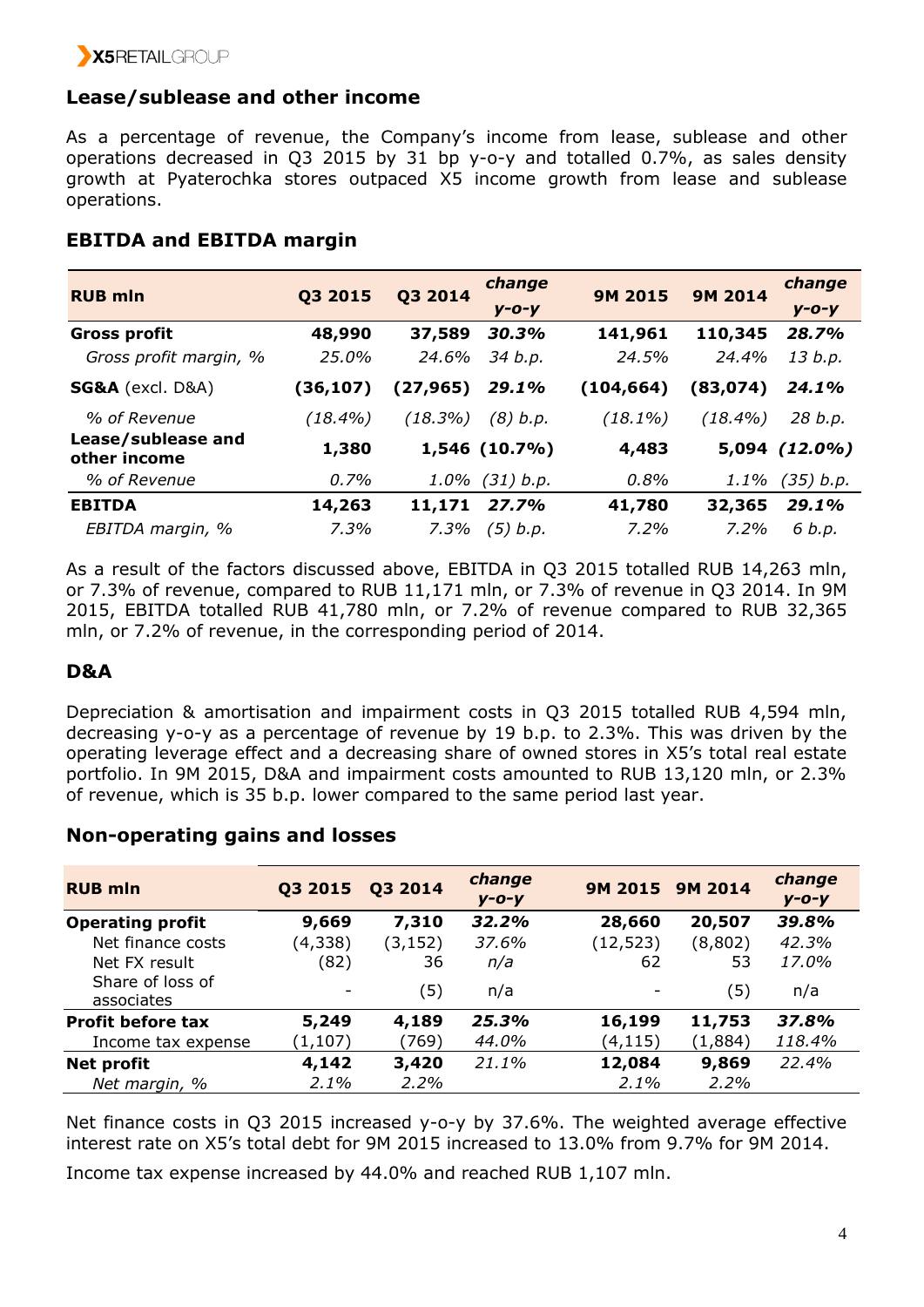# **Consolidated cash flow**

| <b>RUB mln</b>                                                             | Q3 2015 Q3 2014 |          | change<br>$V - O - V$ | 9M 2015   | change<br><b>9M 2014</b><br>$V - O - V$ |
|----------------------------------------------------------------------------|-----------------|----------|-----------------------|-----------|-----------------------------------------|
| Net cash from operating<br>activities before changes in<br>working capital | 14,458          | 10,897   | 32.7%                 | 43,415    | 32,294<br>34.4%                         |
| Change in working capital                                                  | (755)           | 379      | n/a                   | (14, 813) | (6,685)<br>121.6%                       |
| Net interest and income tax<br>paid                                        | (6, 462)        | (4, 451) | 45.2%                 | (16, 769) | (10,640)<br>57.6%                       |
| Net cash flows generated from<br>operating activities                      | 7,241           | 6,825    | 6.1%                  | 11,833    | 14,969 (20.9%)                          |
| Net cash used in investing<br>activities                                   | (16, 248)       | (6,590)  | 146.6%                | (37,588)  | (15,790)<br>138.0%                      |
| Net cash generated from/(used<br>in) financing activities                  | 9,355           | (2, 817) | n/a                   | 5,015     | (3,238)<br>n/a                          |
| Effect of exchange rate changes<br>on cash & cash equivalents              | (39)            | (19)     | 105.3%                | (42)      | (32)<br>31.3%                           |
| Net increase/(decrease) in<br>cash & cash equivalents                      | 309             | (2,601)  | n/a                   | (20,782)  | 408.0%<br>(4,091)                       |

In Q3 2015, net cash flows generated from operating activities totalled RUB 7,241 mln, compared to RUB 6,825 mln in the same period of 2014. This growth related to business expansion was partially offset by an increased outflow related to changes in working capital and net interest and income tax paid.

The year-on-year increase in net interest and income tax paid in Q3 2015 were to a large extent due to higher interest rates and higher gross debt, as well as due to the low level of taxes paid in Q3 2014.

Net cash flows generated from operating activities in 9M 2015 amounted to RUB 11,833 mln, compared to RUB 14,969 mln in 9M 2014. The decrease was primarily due to changes in working capital related to lower trade accounts payable following X5's strategic decision to make faster payments to suppliers as a way of supporting long-term partners and local producers. Higher interest and income tax paid was another driver of the decrease in net cash flows generated from operating activities during the nine-month period.

Net cash used in investing activities, which generally consists of payments for property, plant and equipment, totalled RUB 16,248 mln in Q3 2015 compared to RUB 6,590 mln for the same period last year, and reflects higher expenditures for store expansion and refurbishment. Х5 added 236.0 th. sq. m. of selling space in Q3 2015, a 195.0% increase compared to the same period last year. Moreover, 486 stores were refurbished in Q3 2015, compared to 140 stores in Q3 2014.

Net cash used in investing activities in 9M 2015 amounted to RUB 37,588 mln, compared to RUB 15,790 mln in 9M 2014.

Net cash generated from financing activities totalled RUB 9,355 mln in Q3 2015, compared to net cash used in financing activities of RUB 2,817 mln for Q3 2014. The increase was related to the drawdown of available credit lines to finance the Company's investment programme.

Net cash generated from financing activities totalled RUB 5,015 mln in 9M 2015, compared to net cash used in financing activities of RUB 3,238 mln in 9M 2014.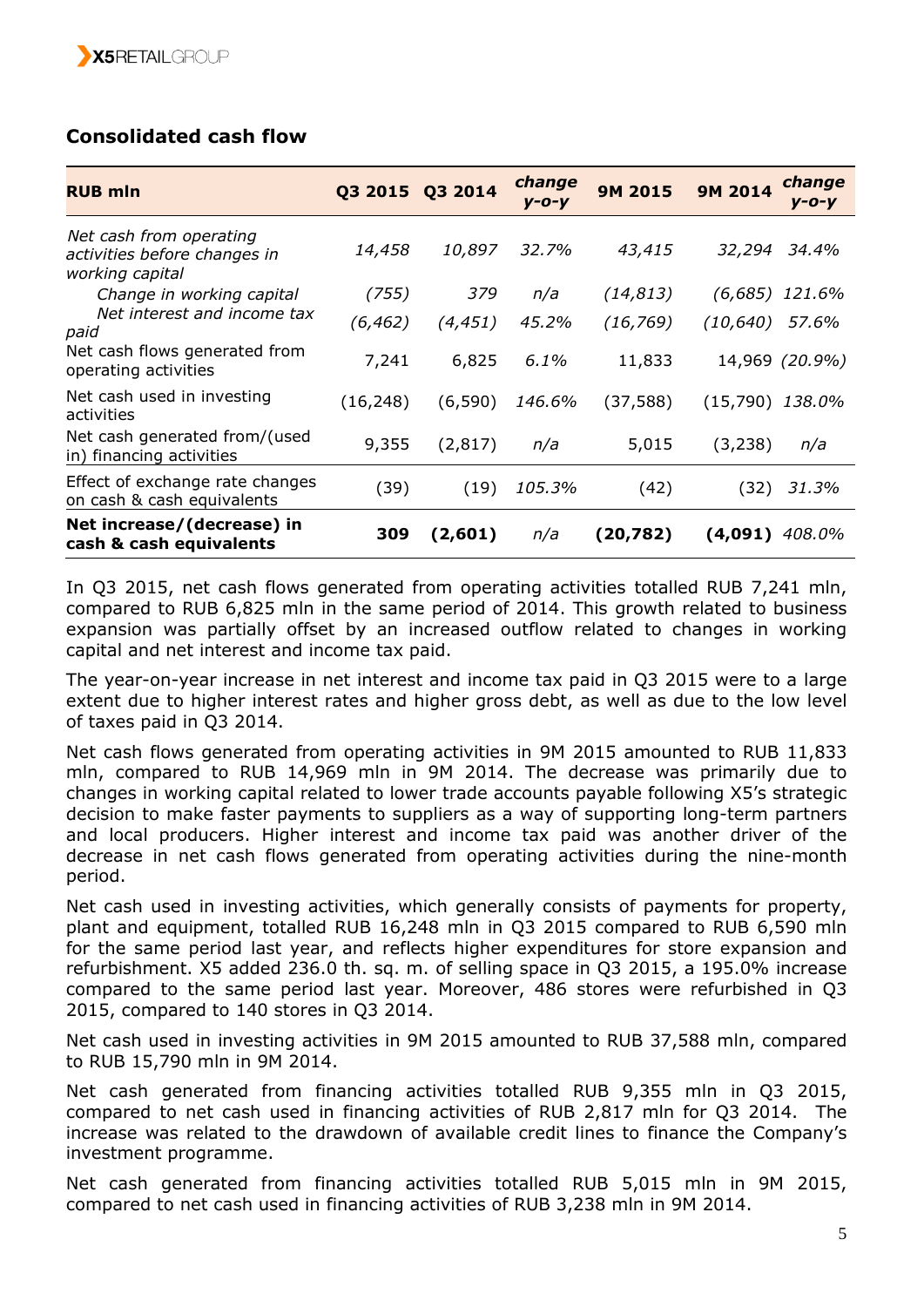| <b>RUB mln</b>                        | 30-Sep-15          | $%$ in<br>total | 31-Dec-14 | $%$ in<br>total | 30-Sep-14 | $%$ in<br>total |
|---------------------------------------|--------------------|-----------------|-----------|-----------------|-----------|-----------------|
| <b>Total debt</b>                     | 141,698            |                 | 130,986   |                 | 107,619   |                 |
| Short-term debt                       | 44,220             | 31.2%           | 15,834    | 12.1%           | 17,003    | 15.8%           |
| Long-term debt                        | 97,478             | 68.8%           | 115,152   | 87.9%           | 90,616    | 84.2%           |
| <b>Net debt</b>                       | 136,857            |                 | 105,363   |                 | 104,099   |                 |
| <b>Net debt/EBITDA</b>                | 2.48x <sup>1</sup> |                 | $2.30x^2$ |                 | $2.38x^3$ |                 |
| <b>EBITDA/Net</b><br>interest expense | $3.55x^1$          |                 | $3.76x^2$ |                 | $3.77x^3$ |                 |

## **Liquidity update**

As of 30 September 2015, the Company's total debt amounted to RUB 141,698 mln, of which 31.2% was short-term debt and 68.8% long-term debt. The Company's debt is 100% denominated in Russian Roubles.

As of 30 September 2015, the Company had access to RUB 116,150 mln in undrawn credit lines with major Russian and international banks.

 $^{(1)}$  Based on consolidated EBITDA of RUB 55,275 mln. and interest expense of RUB 15,574 mln.

<sup>(2)</sup> Based on consolidated EBITDA of RUB 45,859 mln. and interest expense of RUB 12,186 mln.

<sup>(3)</sup> Based on consolidated EBITDA of RUB 43,664 mln. and interest expense of RUB 11,581 mln.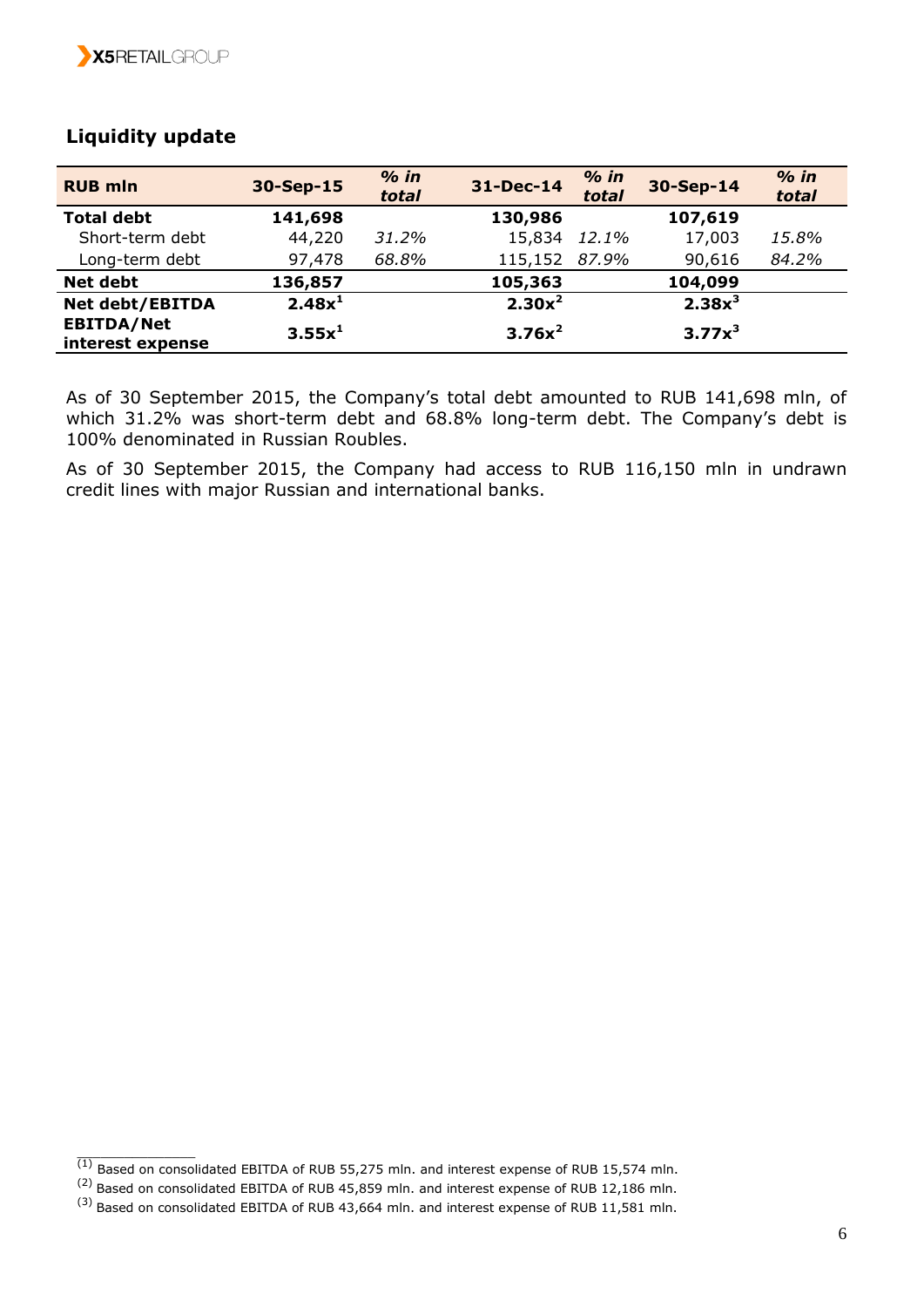

## **Note to Editors:**

X5 Retail Group N.V. (LSE: FIVE, Fitch – 'BB', Moody's – 'Ba3', S&P – 'BB-') is a leading Russian food retailer. The Company operates several retail formats: the chain of proximity stores under the Pyaterochka brand, the supermarket chain under the Perekrestok brand, the hypermarket chain under the Karusel brand and Express convenience stores under various brands.

As of 30 September 2015, X5 had 6,512 Company-operated stores. It has the leading market position in both Moscow and St. Petersburg and a significant presence in the European part of Russia. Its store base includes 5,795 Pyaterochka proximity stores, 451 Perekrestok supermarkets, 84 Karusel hypermarkets and 182 convenience stores. The Company operates 34 DCs and 1,393 Company-owned trucks across the Russian Federation.

For the full year 2014, revenue totaled RUB 633,873 mln (USD 16,498 mln), EBITDA reached RUB 45,860 mln (USD 1,194 mln), and profit for the period amounted to RUB 12,691 mln (USD 330 mln). In 9M 2015, revenue totaled RUB 578,701 mln (USD 9,763 mln), EBITDA reached RUB 41,780 mln (USD 705 mln), and net income amounted to RUB 12,084 mln (USD 204 mln).

X5's Shareholder structure is as follows: Alfa Group – 47.86%, founders of Pyaterochka – 14.43%, X5 Directors – 0.05%, treasury shares – 0.02%, free float – 37.64%.

*Forward looking statements:*

*This announcement includes statements that are, or may be deemed to be, "forward-looking statements". These forward-looking statements can be identified by the fact that they do not only relate to historical or current events. Forward-looking statements often use words such as "anticipate", "target", "expect", "estimate", "intend", "expected", "plan", "goal", "believe", or other words of similar meaning.*

*By their nature, forward-looking statements involve risk and uncertainty because they relate to future events and circumstances, a number of which are beyond X5 Retail Group N.V.'s control. As a result, actual future results may differ materially from the plans, goals and expectations set out in these forward-looking statements.* 

*Any forward-looking statements made by or on behalf of X5 Retail Group N.V. speak only as at the date of this announcement. Save as required by any applicable laws or regulations, X5 Retail Group N.V. undertakes no obligation publicly to release the results of any revisions to any forwardlooking statements in this document that may occur due to any change in its expectations or to reflect events or circumstances after the date of this document.*

### **For further details please contact**

#### **Maxim Novikov**

Head of Investor Relations Tel.: +7 (495) 502-9783 e-mail: [Maxim.Novikov@x5.ru](mailto:Maxim.Novikov@x5.ru)

**Anastasiya Kvon** IR Director Tel.: +7 (495) 792-3511 e-mail: [Anastasiya.Kvon@x5.ru](mailto:Anastasiya.Kvon@x5.ru)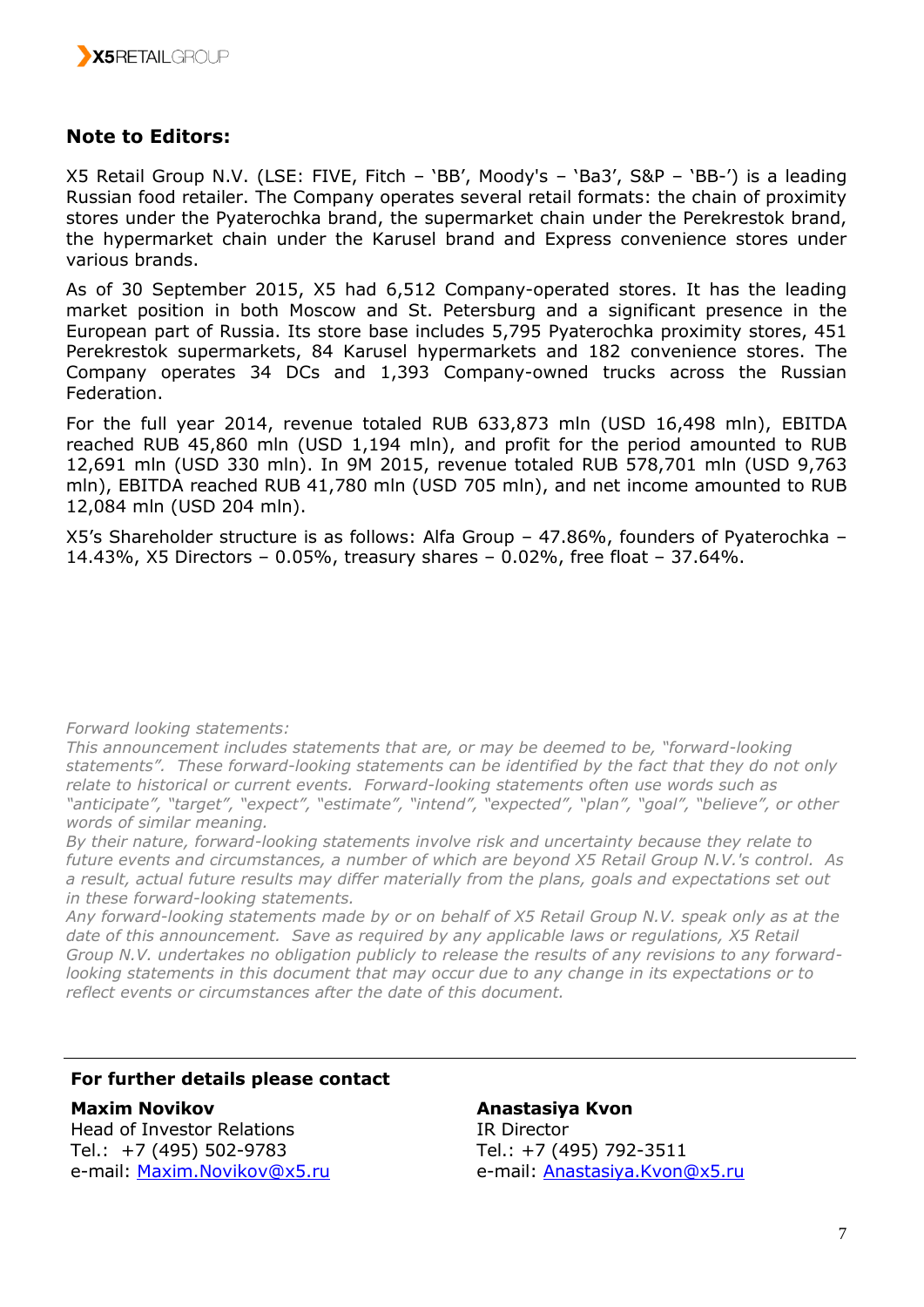**X5 Retail Group N.V.**

**Condensed Consolidated Interim Financial Information** 

**Nine months ended 30 September 2015**

The attached condensed consolidated interim statement of financial position, condensed consolidated interim statement of profit or loss, condensed consolidated interim statement of comprehensive income, condensed consolidated interim statement of cash flows and condensed consolidated interim statement of changes in equity have been prepared on the basis of the X5 Retail Group NV accounting policies as disclosed in the audited annual financial statements for the year ended 31 December 2014. These accounting policies have been consistently applied in the preparation of these statements except that these statements do not comprise a full set of financial statements as required by International Financial Reporting Standards as adopted by the EU.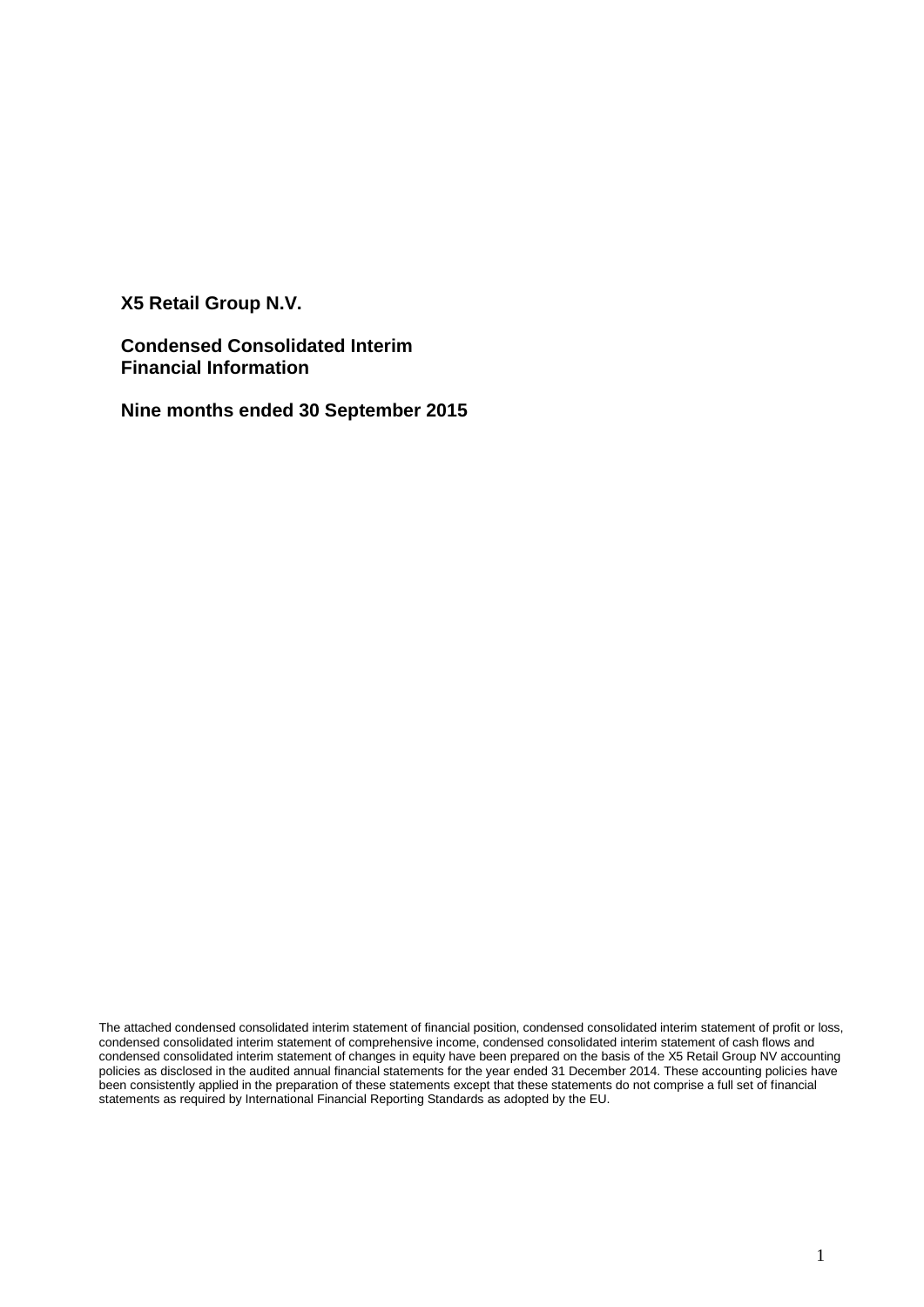|                                                                                                                                                                            | 30 September 2015               | 31 December 2014                |
|----------------------------------------------------------------------------------------------------------------------------------------------------------------------------|---------------------------------|---------------------------------|
| <b>ASSETS</b>                                                                                                                                                              |                                 |                                 |
| <b>Non-current assets</b>                                                                                                                                                  |                                 |                                 |
| Property, plant and equipment                                                                                                                                              | 175,121                         | 150,328                         |
| Investment property                                                                                                                                                        | 3,569                           | 3,718                           |
| Goodwill                                                                                                                                                                   | 73,325                          | 65,684                          |
| Other intangible assets                                                                                                                                                    | 14,455                          | 14,618                          |
| Investment in associates                                                                                                                                                   | 31                              | 31                              |
| Available-for-sale investments                                                                                                                                             | 213                             | 213                             |
| Other non-current assets                                                                                                                                                   | 3,555                           | 2.251                           |
| Deferred tax assets                                                                                                                                                        | 5,062                           | 3,568                           |
|                                                                                                                                                                            | 275,331                         | 240,411                         |
| <b>Current assets</b>                                                                                                                                                      |                                 |                                 |
| Inventories                                                                                                                                                                | 49,206                          | 47,084                          |
| Indemnification asset                                                                                                                                                      | 3,037                           | 240                             |
| Trade and other accounts receivable                                                                                                                                        | 19,464                          | 21.464                          |
| Current income tax receivable                                                                                                                                              | 1,969                           | 2,610                           |
| VAT and other taxes recoverable                                                                                                                                            | 14,436                          | 13,488                          |
| Cash and cash equivalents                                                                                                                                                  | 4,841                           | 25,623                          |
|                                                                                                                                                                            | 92,953                          | 110,509                         |
| <b>TOTAL ASSETS</b>                                                                                                                                                        | 368,284                         | 350,920                         |
| <b>EQUITY AND LIABILITIES</b><br>Equity attributable to equity holders of the parent<br>Share capital<br>Share premium<br>Retained earnings<br>Share-based payment reserve | 2,458<br>46,253<br>53,873<br>29 | 2,457<br>46,218<br>41,789<br>94 |
|                                                                                                                                                                            | 102,613                         | 90,558                          |
| <b>Total equity</b>                                                                                                                                                        | 102,613                         | 90,558                          |
|                                                                                                                                                                            |                                 |                                 |
| <b>Non-current liabilities</b>                                                                                                                                             |                                 |                                 |
| Long-term borrowings                                                                                                                                                       | 97,478                          | 115,152                         |
| Deferred tax liabilities                                                                                                                                                   | 4,372                           | 3,924                           |
| Long-term deferred revenue                                                                                                                                                 | 11                              | 13                              |
| <b>Current liabilities</b>                                                                                                                                                 | 101,861                         | 119,089                         |
|                                                                                                                                                                            |                                 |                                 |
| Trade accounts payable                                                                                                                                                     | 81,818                          | 92,001                          |
| Short-term borrowings                                                                                                                                                      | 44,220                          | 15,834                          |
| Interest accrued                                                                                                                                                           | 721                             | 693                             |
| Short-term deferred revenue                                                                                                                                                | 191                             | 555                             |
| Current income tax payable                                                                                                                                                 | 2,112                           | 1,770                           |
| Provisions and other liabilities                                                                                                                                           | 34,748                          | 30,420                          |
|                                                                                                                                                                            | 163,810                         | 141,273                         |
| <b>Total liabilities</b>                                                                                                                                                   | 265,671                         | 260,362                         |
| <b>TOTAL EQUITY AND LIABILITIES</b>                                                                                                                                        | 368,284                         | 350,920                         |

Elena Milinova Chief Financial Officer 21 October 2015

\_\_\_\_\_\_\_\_\_\_\_\_\_\_\_\_\_\_\_\_\_\_\_\_\_\_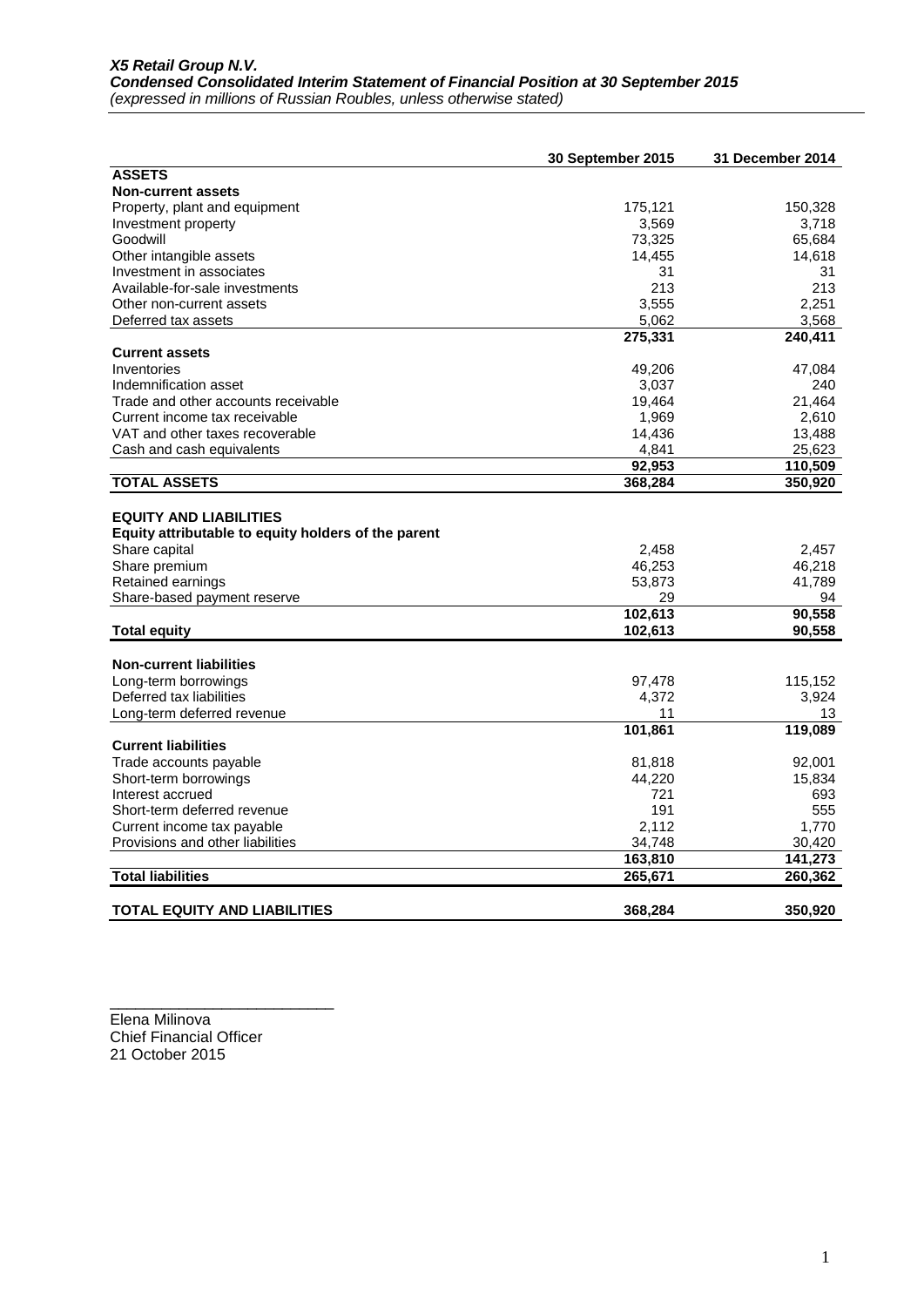#### *X5 Retail Group N.V. Condensed Consolidated Interim Statement of Profit or Loss for the nine months ended 30 September 2015 (expressed in millions of Russian Roubles , unless otherwise stated)*

|                                                                                                                      | Nine months ended<br>30 September 2015 | Nine months ended<br>30 September 2014 |
|----------------------------------------------------------------------------------------------------------------------|----------------------------------------|----------------------------------------|
| Revenue                                                                                                              |                                        |                                        |
| Cost of sales                                                                                                        | 578,701<br>(436,740)                   | 452,285                                |
| <b>Gross profit</b>                                                                                                  | 141.961                                | (341,940)<br>110.345                   |
|                                                                                                                      |                                        |                                        |
| Selling, general and administrative expenses                                                                         | (117, 784)                             | (94, 932)                              |
| Lease/sublease and other income                                                                                      | 4,483                                  | 5,094                                  |
| <b>Operating profit</b>                                                                                              | 28,660                                 | 20,507                                 |
| Finance costs                                                                                                        | (12,903)                               | (8, 850)                               |
| Finance income                                                                                                       | 380                                    | 48                                     |
| Share of loss of associate                                                                                           |                                        | (5)                                    |
| Net foreign exchange gain                                                                                            | 62                                     | 53                                     |
| Profit before tax                                                                                                    | 16,199                                 | 11,753                                 |
| Income tax expense                                                                                                   | (4, 115)                               | (1,884)                                |
| Profit for the period                                                                                                | 12,084                                 | 9,869                                  |
|                                                                                                                      |                                        |                                        |
| Profit for the period attributable to:                                                                               |                                        |                                        |
| Equity holders of the parent                                                                                         | 12,084                                 | 9,869                                  |
|                                                                                                                      |                                        |                                        |
| Basic earnings per share for profit attributable to the equity<br>holders of the parent (expressed in RUB per share) | 178.03                                 | 145.44                                 |
|                                                                                                                      |                                        |                                        |
| Diluted earnings per share for profit attributable to the equity                                                     |                                        |                                        |
| holders of the parent (expressed in RUB per share)                                                                   | 178.03                                 | 145.44                                 |

\_\_\_\_\_\_\_\_\_\_\_\_\_\_\_\_\_\_\_\_\_\_\_\_\_\_ Elena Milinova Chief Financial Officer 21 October 2015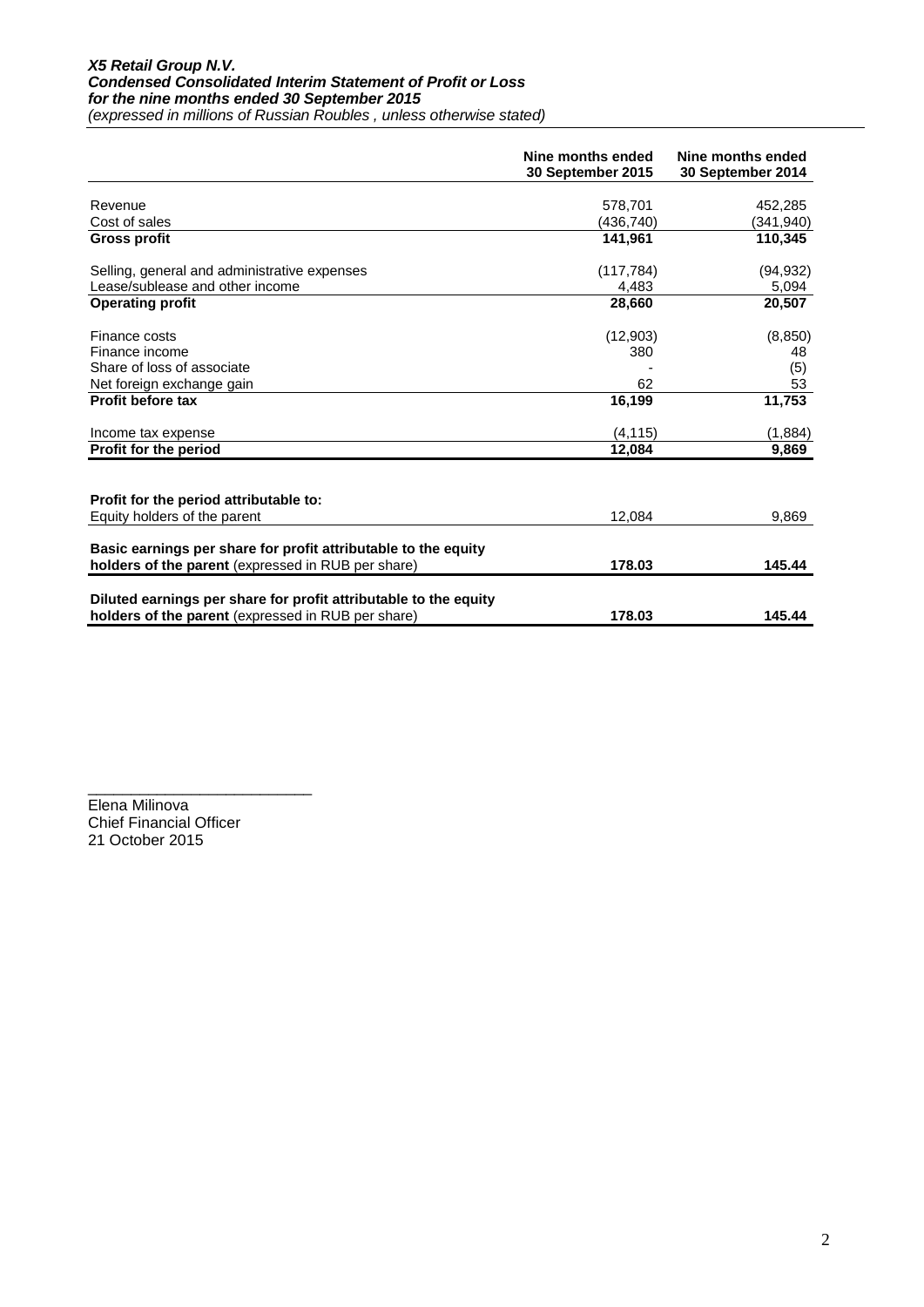|                                                                     | 30 September 2015 | Nine months ended Nine months ended<br>30 September 2014 |
|---------------------------------------------------------------------|-------------------|----------------------------------------------------------|
| <b>Profit for the period</b>                                        | 12,084            | 9,869                                                    |
|                                                                     |                   |                                                          |
| Other comprehensive income                                          |                   |                                                          |
| Items that may be reclassified subsequently to profit and loss      |                   |                                                          |
| Exchange differences on translation from functional to presentation |                   |                                                          |
| currency                                                            |                   | (23)                                                     |
| Reclassification of cumulative translation reserve attributable to  |                   |                                                          |
| disposed subsidiaries                                               |                   | 67                                                       |
| Total items that may be reclassified subsequently to profit and     |                   |                                                          |
| loss, net of tax                                                    |                   | 44                                                       |
| Other comprehensive income, net of tax                              |                   | 44                                                       |
| Total comprehensive income for the period, net of tax               | 12.084            | 9,913                                                    |
|                                                                     |                   |                                                          |
| Total comprehensive income for the period attributable to:          |                   |                                                          |
| Equity holders of the parent                                        | 12.084            | 9,913                                                    |

Elena Milinova Chief Financial Officer 21 October 2015

\_\_\_\_\_\_\_\_\_\_\_\_\_\_\_\_\_\_\_\_\_\_\_\_\_\_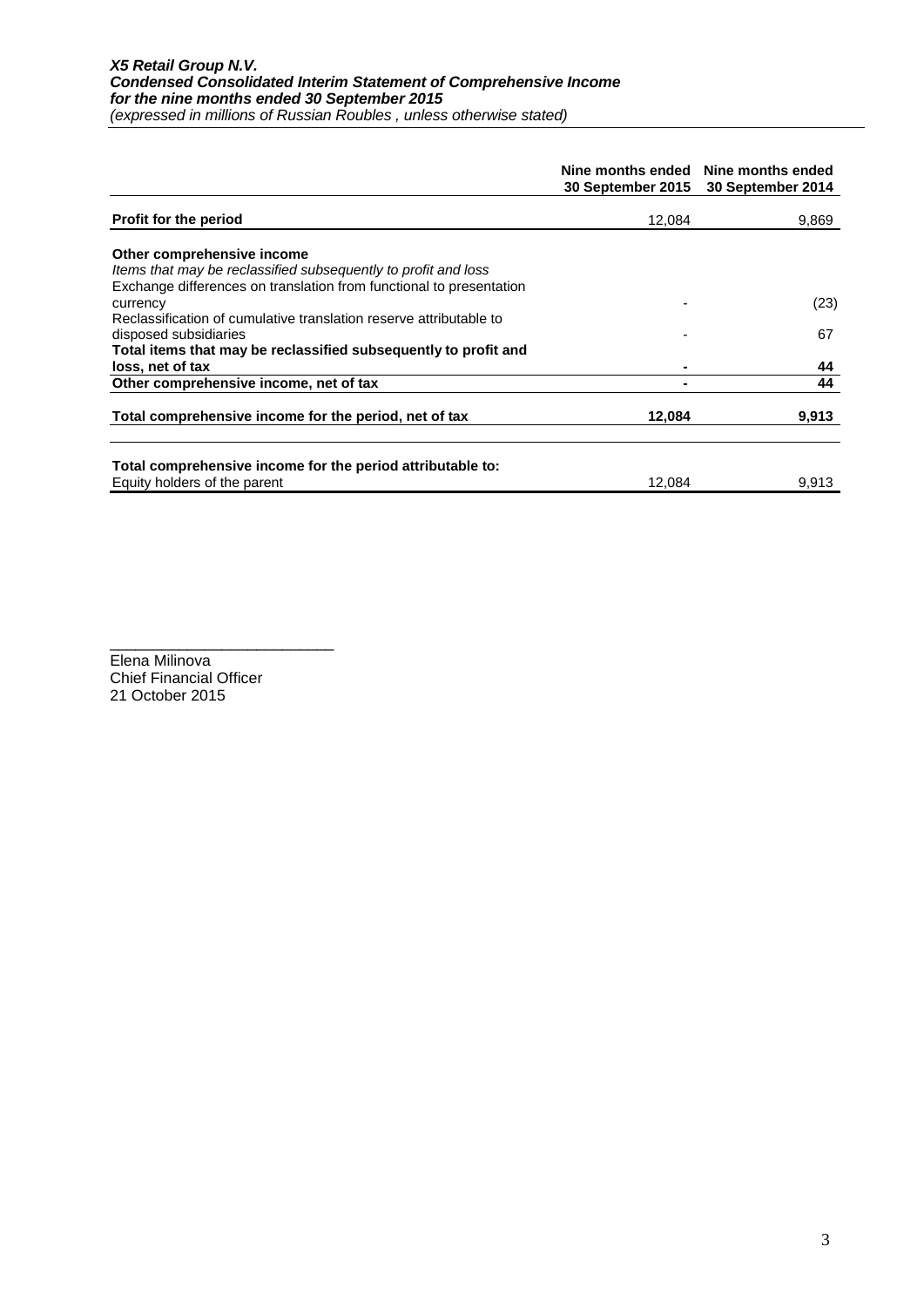#### *X5 Retail Group N.V. Condensed Consolidated Interim Statement of Cash Flows for the nine months ended 30 September 2015*

*(expressed in millions of Russian Roubles , unless otherwise stated)*

|                                                                  | Nine months ended<br>30 September 2015 | Nine months ended<br>30 September 2014 |
|------------------------------------------------------------------|----------------------------------------|----------------------------------------|
| <b>Profit before tax</b>                                         | 16,199                                 | 11,753                                 |
| Adjustments for:                                                 |                                        |                                        |
| Depreciation, amortization and impairment of property, plant and |                                        |                                        |
| equipment, investment property and intangible assets             | 13,121                                 | 11,858                                 |
| Loss/(gain) on disposal of property, plant and equipment,        |                                        |                                        |
| investment property and intangible assets                        | 63                                     | (420)                                  |
| Finance costs, net                                               | 12,523                                 | 8,802                                  |
| Impairment of trade and other accounts receivable                | 487                                    | 356                                    |
| Share-based options expense                                      | 11                                     | 20                                     |
| Net foreign exchange gain                                        | (62)                                   | (53)                                   |
| Loss from associate                                              |                                        | 5                                      |
| Other non-cash items                                             | 1,073                                  | (27)                                   |
| Net cash from operating activities before changes in             |                                        |                                        |
| working capital                                                  | 43,415                                 | 32,294                                 |
| Increase in trade and other accounts receivable                  | (1, 313)                               | (2, 140)                               |
| Increase in inventories                                          | (1,438)                                | (15)                                   |
| Decrease in trade payable                                        | (12,669)                               | (6, 330)                               |
| Increase in other accounts payable                               | 607                                    | 1,800                                  |
| Net cash generated from operations                               | 28,602                                 | 25,609                                 |
| Interest paid                                                    | (12, 330)                              | (8,302)                                |
| Interest received                                                | 377                                    | 48                                     |
| Income tax paid                                                  | (4, 816)                               | (2,386)                                |
| Net cash generated from operating activities                     | 11,833                                 | 14,969                                 |
| Cash flows from investing activities                             |                                        |                                        |
| Purchase of property, plant and equipment                        | (32, 272)                              | (15,982)                               |
| Acquisition of subsidiaries                                      | (4,339)                                | (755)                                  |
| Proceeds from disposal of property, plant and equipment,         |                                        |                                        |
| investment property and other intangible assets                  | 161                                    | 1,489                                  |
| Purchase of other intangible assets                              | (1, 138)                               | (542)                                  |
| Net cash used in investing activities                            | (37, 588)                              | (15, 790)                              |
| Cash flows from financing activities                             |                                        |                                        |
| Proceeds from loans                                              | 56,018                                 | 40,805                                 |
| Repayment of loans                                               | (51,003)                               | (44, 039)                              |
| Principal payments on finance lease obligations                  |                                        | (4)                                    |
| Net cash generated from/(used in) financing activities           | 5,015                                  | (3,238)                                |
| Effect of exchange rate changes on cash and cash equivalents     | (42)                                   | (32)                                   |
| Net decrease in cash and cash equivalents                        | (20, 782)                              | (4,091)                                |
| Movements in cash and cash equivalents                           |                                        |                                        |
| Cash and cash equivalents at the beginning of the period         | 25,623                                 | 7,611                                  |
| Net decrease in cash and cash equivalents                        | (20, 782)                              | (4,091)                                |
| Cash and cash equivalents at the end of the period               | 4,841                                  | 3,520                                  |

\_\_\_\_\_\_\_\_\_\_\_\_\_\_\_\_\_\_\_\_\_\_\_\_\_\_ Elena Milinova Chief Financial Officer 21 October 2015